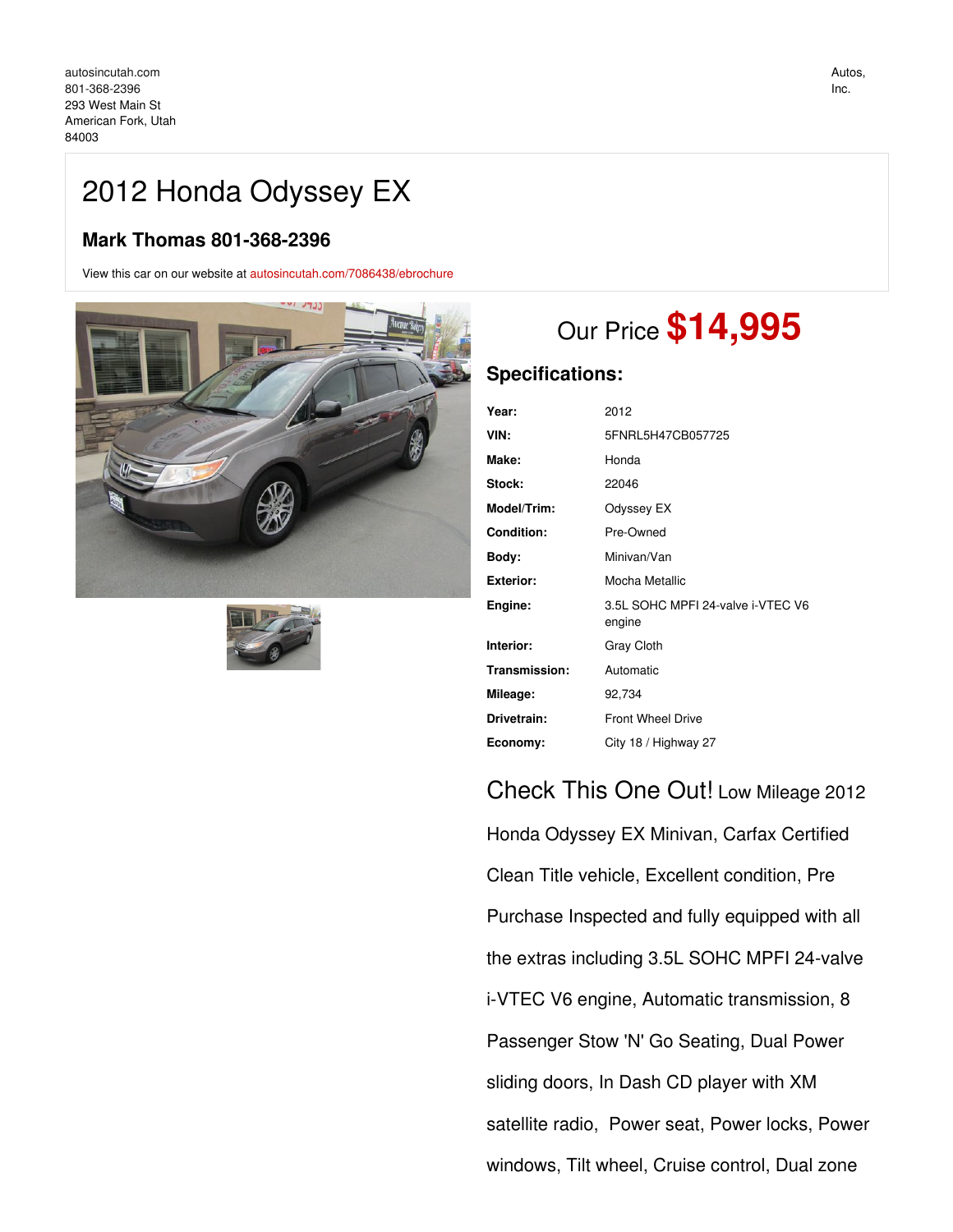climate control, Keyless entry with alarm, Alloy wheels and much more! It is priced to sell at \$14,995 and includes a 15,000 mile Guarantee! We have the best prices anywhere! Don't miss this one! Call or Text Mark at 801- 368-2396 for more information. Visit us on the web at autosincutah.com



Check Out Our Google [Reviews](https://goo.gl/8uQi3A)

2012 Honda Odyssey EX Autos, Inc. - 801-368-2396 - View this car on our website at[autosincutah.com/7086438/ebrochure](https://autosincutah.com/vehicle/7086438/2012-honda-odyssey-ex-american-fork-utah-84003/7086438/ebrochure)



2012 Honda Odyssey EX Autos, Inc. - 801-368-2396 - View this car on our website at[autosincutah.com/7086438/ebrochure](https://autosincutah.com/vehicle/7086438/2012-honda-odyssey-ex-american-fork-utah-84003/7086438/ebrochure)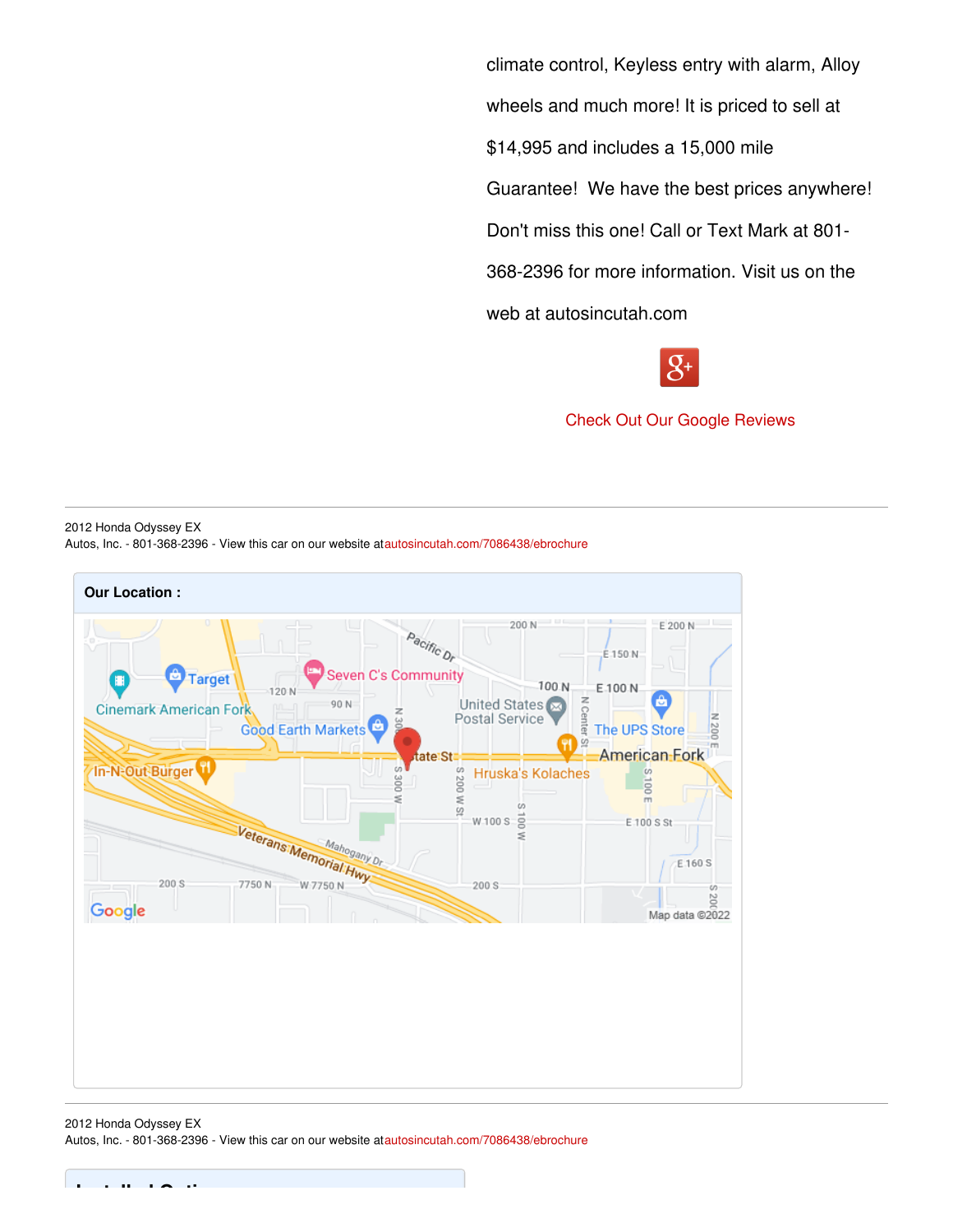## **Installed Options**

#### **Interior**

- Conversation mirror w/sunglasses holder- Cruise control
- Dual illuminated visor vanity mirrors- Front & 2nd row seatback pockets- Front bag hook - Front cloth captains chairs -inc: 10-way pwr driver seat, driver pwr lumbar, active adjustable
- head restraints
- Front door courtesy lights- Front pwr windows w/driver & front passenger auto-up/down
- Front/2nd row passenger assist grips- Front/2nd/3rd row floor mats
- Front/2nd/3rd row map lights- HomeLink universal garage door opener
- Immobilizer theft-deterrent system- Instrument panel-mounted shifter
- Instrumentation -inc: information display, tachometer, miles-to-empty, outside temp display
- Maintenance Minder system- Programmable pwr door/tailgate locks
- Programmable remote entry system- Rear seat heater ducts- Rear storage well
- Rear window defroster- Remote fuel filler door release
- Removable front center console -inc: storage & flip-up trash bag ring
- Scrolling & mini-line 8" display -inc: selector knob Security alarm system
- Tilt & telescopic steering wheel -inc: wheel-mounted audio, phone & cruise controls
- Tri-zone automatic climate control -inc: humidity control, air filtration
- Warning lights -inc: low-fuel, low-oil pressure, door/tailgate open, passenger-side airbag-off
- Wide-mode adjustable 2nd-row seats -inc: multi-function center seat, "walk-in" feature, armrests, head restraints
- Coin holder- Cargo area light- Ambient console lighting- 8-passenger seating
- 3rd row 60/40 Magic Seat -inc: one-motion stowing feature, head restraints
- 2nd row pwr windows w/auto-up/down- 2nd row integrated sunshades
- 2-front & 1-rear 12V pwr outlets- (4) cargo area bag hooks- (15) cup holders

#### **Exterior**

- Rear roofline spoiler w/integrated brakelight- Rear privacy glass
- P235/65R17 all-season tires- Intermittent rear window wiper w/washer
- Heated pwr mirrors- Heat-rejecting glass- Halogen headlights w/auto-on/off
- Dual pwr sliding doors- Compact spare tire- Chrome tailgate garnish
- 2-speed variable intermittent windshield wipers- 17" X 7" alloy wheels

#### **Safety**

- Conversation mirror w/sunglasses holder- Cruise control
- Dual illuminated visor vanity mirrors- Front & 2nd row seatback pockets- Front bag hook
- Front cloth captains chairs -inc: 10-way pwr driver seat, driver pwr lumbar, active adjustable head restraints
- Front door courtesy lights- Front pwr windows w/driver & front passenger auto-up/down
- Front/2nd row passenger assist grips- Front/2nd/3rd row floor mats
- Front/2nd/3rd row map lights- HomeLink universal garage door opener
- Immobilizer theft-deterrent system- Instrument panel-mounted shifter
- Instrumentation -inc: information display, tachometer, miles-to-empty, outside temp display
- Maintenance Minder system- Programmable pwr door/tailgate locks
- Programmable remote entry system- Rear seat heater ducts- Rear storage well
- Rear window defroster- Remote fuel filler door release
- Removable front center console -inc: storage & flip-up trash bag ring
- Scrolling & mini-line 8" display -inc: selector knob Security alarm system
- Tilt & telescopic steering wheel -inc: wheel-mounted audio, phone & cruise controls
- Tri-zone automatic climate control -inc: humidity control, air filtration
- Warning lights -inc: low-fuel, low-oil pressure, door/tailgate open, passenger-side airbag-off - Wide-mode adjustable 2nd-row seats -inc: multi-function center seat, "walk-in" feature,
- armrests, head restraints
- Coin holder- Cargo area light- Ambient console lighting- 8-passenger seating
- 3rd row 60/40 Magic Seat -inc: one-motion stowing feature, head restraints
- 2nd row pwr windows w/auto-up/down- 2nd row integrated sunshades
- 2-front & 1-rear 12V pwr outlets- (4) cargo area bag hooks- (15) cup holders

### **Mechanical**

- 3.5L SOHC MPFI 24-valve i-VTEC V6 engine 5-speed automatic transmission
- Active Noise Cancellation (ANC)- Active control engine mount system (ACM)
- Battery management system- Direct ignition system- Drive-by-Wire throttle system
- Front stabilizer bar- Front wheel drive- MacPherson strut front suspension
- Multi-link double wishbone rear suspension
- Pwr ventilated front disc brakes, solid rear disc brakes
- Variable Cylinder Management (VCM)- Variable pwr rack & pinion steering